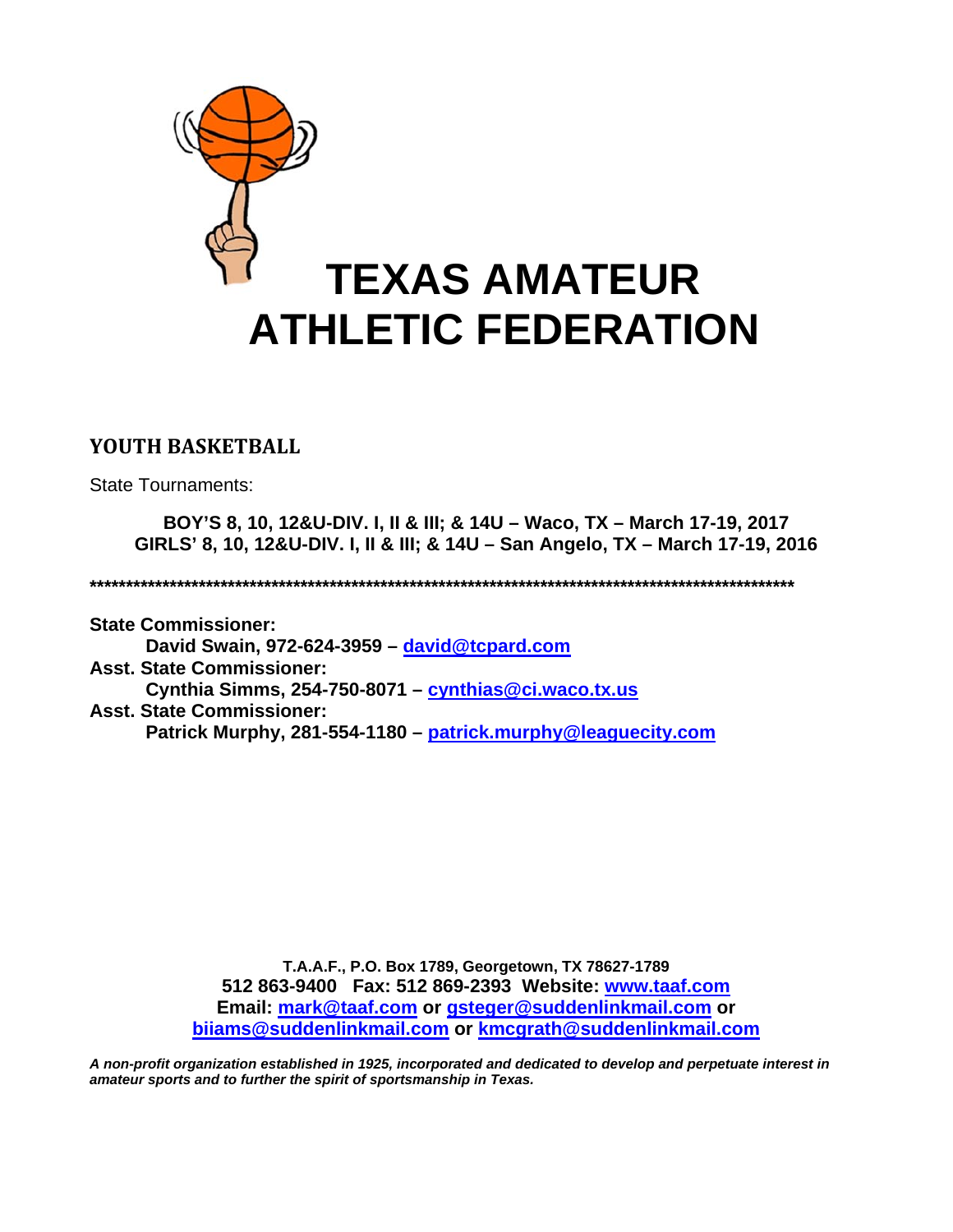# **Table of Contents**

## **Sports Rules:**

| <b>Article 1</b> | <b>Returning Teams</b> |
|------------------|------------------------|
|                  |                        |

Article 6 **Boy's & Girls' Basketball** 

# **Manual of Procedures:**

- **Article 2 General Participation Requirements**
- **Article 3 Team Sports Requirements**

# **PLEASE READ ALL RULES –THERE ARE IMPORTANT ARTICLES PERTAINING TO AGE DETERMINATION DATES, REGISTRATION DEADLINE DATES AND FEES.**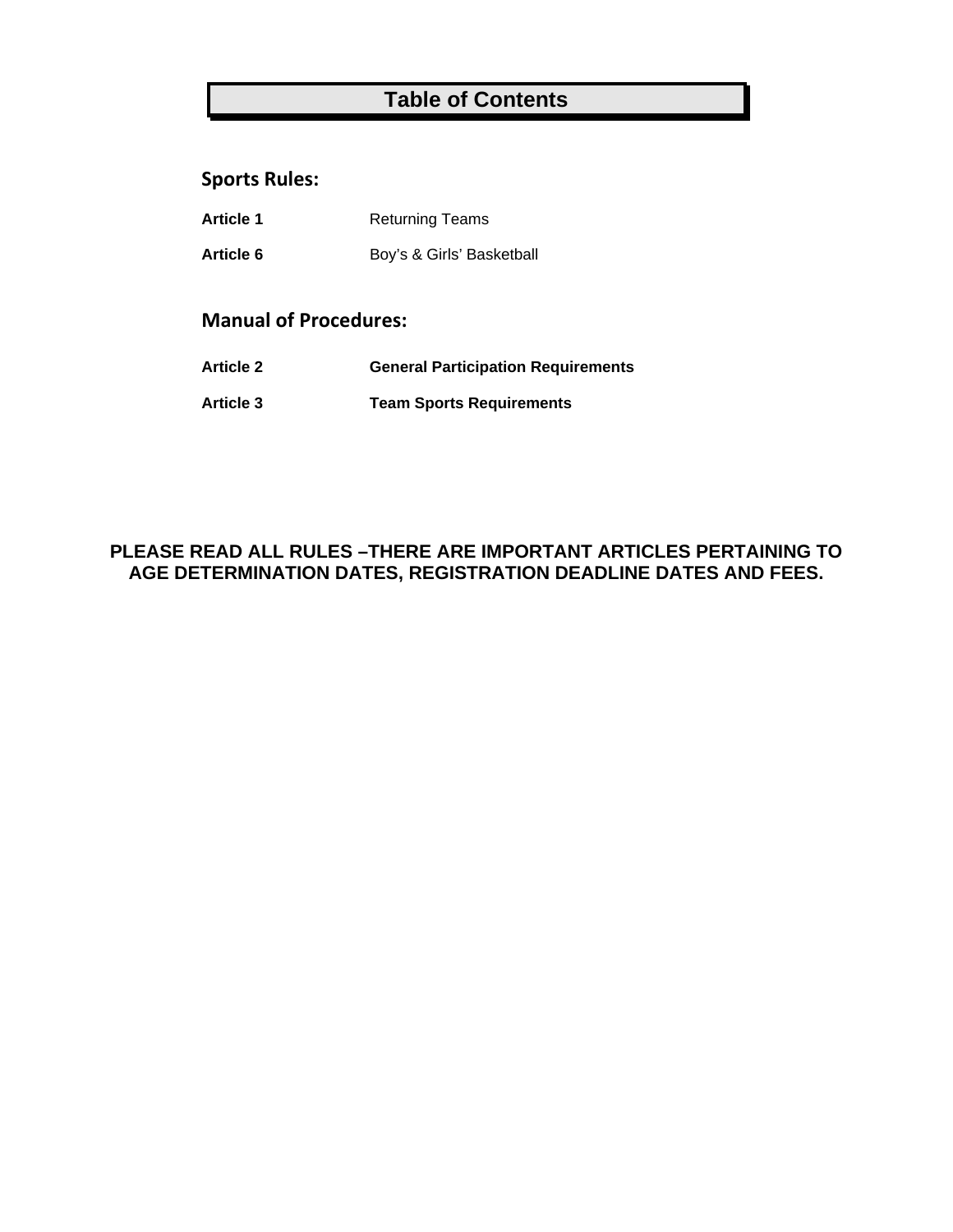The following rules and regulations apply to all sports and all participants must meet these requirements. Unless a rule specifically names an exception for one of the divisions (member city, independent, affiliate, etc.), the following Sports General Regulations pertain to all teams and participants. See the specific sports sections for any special regulations that may exist.

# **ARTICLE 1 RETURNING TEAMS**

1.1 All T.A.A.F. team champions (except youth basketball) shall be eligible to return to state tournament as defending champions provided they have not been reclassified and have the following minimum returning players:

| SOFTBALL SLOW PITCH  | 10 PLAYERS |
|----------------------|------------|
| SOFTBALL FAST PITCH  | 9 PLAYERS  |
| <b>FLAG FOOTBALL</b> | 6 PLAYERS  |
| <b>BASKETBALL</b>    | 4 PLAYERS  |
| VOLLEYBALL           | 4 PLAYERS  |

# **ARTICLE 6 BOYS' AND GIRLS' BASKETBALL**

## 6.1 GENERAL RULES: BOYS' AND GIRLS'

- .01 Boys must play in the Boys' Divisions (I, II or III).
- .02 Girls must play in the Girls' Divisions (I, II or III).

## Exception:

- a) If a TAAF Member or Affiliate member does not have enough girl participants to send separate girls teams, they may send a mixed team to the appropriate age Boys State Tournament, if they qualify.
- b) NOTE: If there is one boy on a roster, that team will be classified as a Mixed team eligible to play in the Boys Divisions (I, II or III).
- .03 National Federation Rules and UIL Guidelines will apply with the exception of the TAAF Rules published here**.**

## 6.2 DIVISIONS OF PLAY: BOYS' AND GIRLS'

.01 WINTER BASKETBALL:

14 & Under

- 12 & Under Divisions I, II & III
- 10 & Under Divisions I, II & III
- 8 & Under Divisions I, II & III

Division I:

- a) Any TAAF Member or Affiliate member registering less than four (4) boys or girls teams in any age division / classification must register as Division I unless approved for Division II or III by the state commissioner.
- b) Participation in a TAAF Member or Affiliate sponsored or co-sponsored league is not required of a Division I team. However, if a team does not participate in a TAAF league, the team must register and participate as a Division I team.
- c) Division I consists of teams that are hand-selected by the coach or who are formed to create tournament teams or all-star teams. Any team whose team name includes the words "all stars" is required to participate in Division I.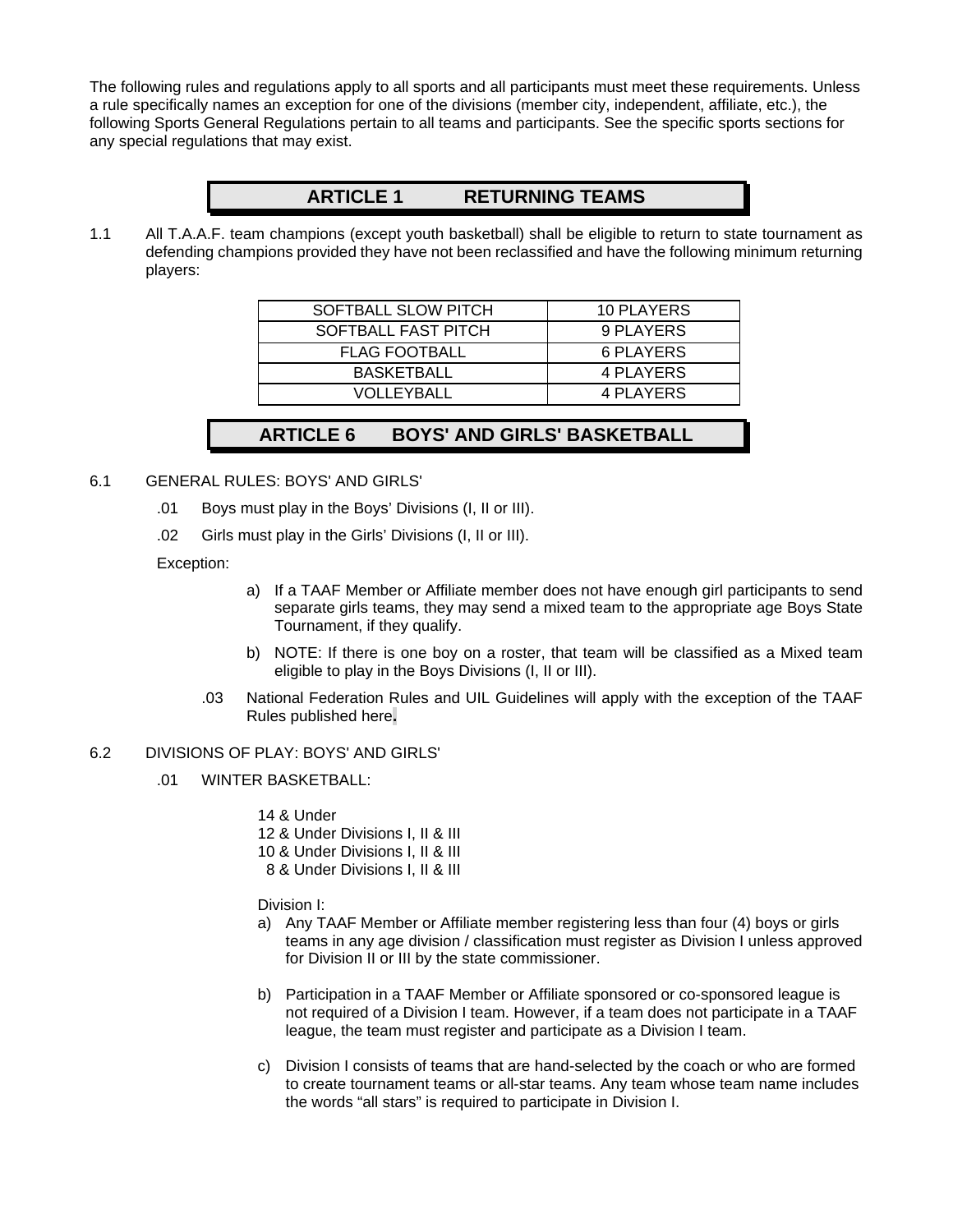- d) Any team may request to be a Division I team.
- e) Division I teams will not be required to qualify through a regional tournament and can advance directly to the state tournament.
- f) Division I teams must be registered for the state tournament with the tournament host by March 1. Teams who are not already registered with the TAAF state office will be charged an additional \$10 at the time of registration. Division I teams requesting to register after the March 1 deadline will be required to pay a \$50 late fee and will only be accepted on an "as needed" basis, at the discretion of the state tournament host.

#### Division II:

- a) Teams must have played in a TAAF Member or Affiliate sponsored or co-sponsored recreational league, and must have played in at least four (4) league games.
- b) Division II consists of teams that are hand-selected by the coach, or who return five (5) or more players from the previous seasons Division III roster.
- c) Division II youth basketball rosters are limited to no more than twelve (12) players. All players must be from the TAAF league roster. One (1) pick up player is allowed for post-season play so long as the pickup player is from another team playing in the same age division in the same league, and so long as the roster does not exceed twelve players. Pick up players must be added to the roster prior to Regional tournament play, whether the team participates in a Regional tournament or not.
- d) Any team that is misclassified as Division II may be disqualified or re-classified at the discretion of the Commissioner.
- e) A roster for all Division II teams that includes the team name, head coach name, division of play, and all player names and birthdates must be submitted to the state office by February 1. Player changes are not allowed for regional or state championship play once this roster is submitted, with the exception of one pick up player.

Division III:

- a) Teams must have played in a TAAF Member or Affiliate sponsored or cosponsored recreational league, and must have played in at least four (4) league games.
- b) Division III consists of teams that are formed through some type of "draft" system (conducted for the current season of play) where the emphasis is put on balancing the strength of teams throughout the league.
- c) Any TAAF Member or Affiliate program that conducts a draft to be eligible for Division III participation must complete and submit the TAAF Division III Youth Basketball Pre-Qualification Form by December 1. The purpose of this form is to demonstrate how the draft being conducted balances the strength of teams throughout the league. The Commissioner will review each submission and make the final decision of eligibility for each program.
- d) Any team that is classified as Division III may not return more than four (4) players from the previous season's roster. Any team with five (5) or more returning players must be classified as Division I or II.
- e) Division III youth basketball rosters are limited to no more than ten (10) players. All players must be from the TAAF league roster. No pick up players are allowed for post-season play.

f) Any team that is misclassified as Division III may be disqualified or re-classified at the discretion of the Commissioner.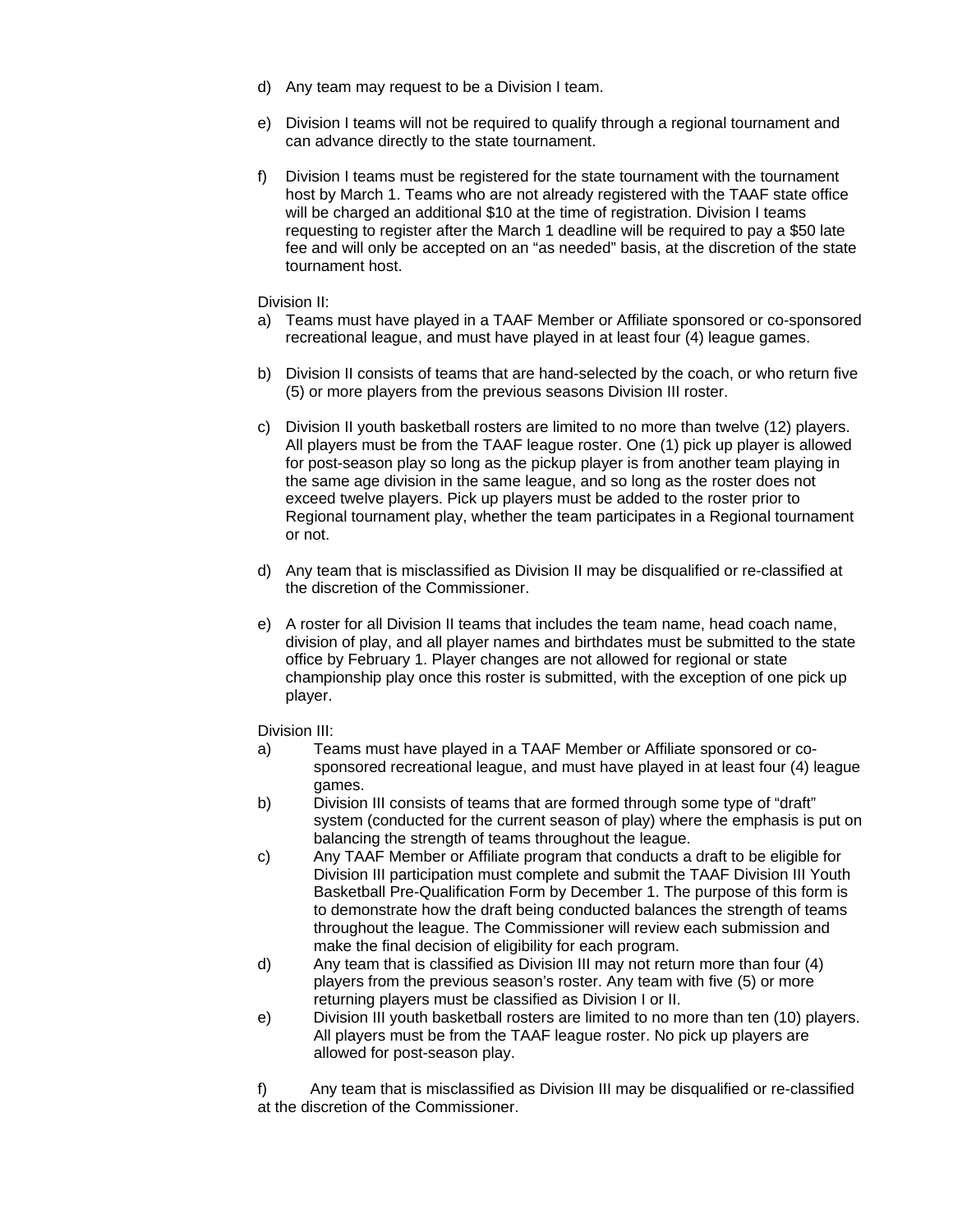- g) A roster for all Division III teams that includes the team name, head coach name, division of play, and all player names and birthdates must be submitted to the state office by February 1. Player changes are not allowed for regional or state championship play, once this roster is submitted.
- .02 SPRING AND/OR SUMMER HIGH SCHOOL AGED BASKETBALL: Spring & Summer Basketball will follow ALL UIL Guidelines. Age divisions: 18 & Under 16 & Under 14 & Under

#### 6.3 PLAYING RULES:

- .01 ROSTERS: The regular playing roster shall not exceed twelve (12) players for Division I & II and ten (10) players for Division III.
	- a) A playing roster shall be "frozen" once it has been submitted for regional play and may not be changed for the state competition.
- .02 GAME LENGTH: All to have a running clock with the exception of final two (2) minutes of each half and;
	- a) 8 & Under Divisions of play to have four (4) six (6) minute quarters
	- a) 10 & Under, 12 & Under, 14 & Under, 16 & Under and 18 & Under divisions of play to have four (4) eight (8) minute quarters
	- b) The clock stops only on timeouts and free throws. The game officials may use their discretion to stop the clock for injury, ball retrieval, etc.
	- c) POINT SPREAD RULE: If one team is ahead by fifteen (15) or more points during the last two (2) minutes of each half, the clock will remain a running clock, except for time-outs and free throws.
	- d) TIMEOUTS: Each team shall be allowed four (4) one-minute timeouts per game. In case of overtime, each team shall be allowed one (1) additional one-minute timeout, as well as any timeouts remaining from regulation.
	- e) OVERTIME: If the score is tied at the end of regulation play in the 8 & Under and 10 & Under divisions of play, a two (2) minute overtime will be played. In all other divisions, a three (3) minute overtime period will be played. The clock will stop on each whistle by the officials.

#### .03 BASKET SPECIFICATIONS

|               | <b>FREE THROW</b> |                  |                          |
|---------------|-------------------|------------------|--------------------------|
| <b>HEIGHT</b> | <b>DISTANCE</b>   | <b>AGE GROUP</b> | <b>DIVISION</b>          |
| 10'           | 15' 0"            | 18 & Under       | N/A                      |
| 10'           | 15' 0"            | 16 & Under       | N/A                      |
| 10'           | 15' 0"            | 14 & Under       | N/A                      |
| 10'           | 15' 0"            | 12 & Under       | Boys & Girls I, II & III |
| 10'           | 15' 0"            | 10 & Under       | Boys & Girls I & II      |
| 10'           | 13'6''            | 10 & Under       | Boys & Girls III         |
| 8'6''         | 13'6''            | 8 & Under        | Boys & Girls I, II & III |

.04 BALL SIZE: The official ball size for divisions:

- a) 18 & Under, 16 & Under, 14 & Under and 12 & Under BOYS' will use the regulation size basketball as specified by the Federation Rule Book.
- b) 10 & Under and 8 & Under BOYS' will use the official women's basketball.
- c) All GIRLS' divisions will use the official women's basketball.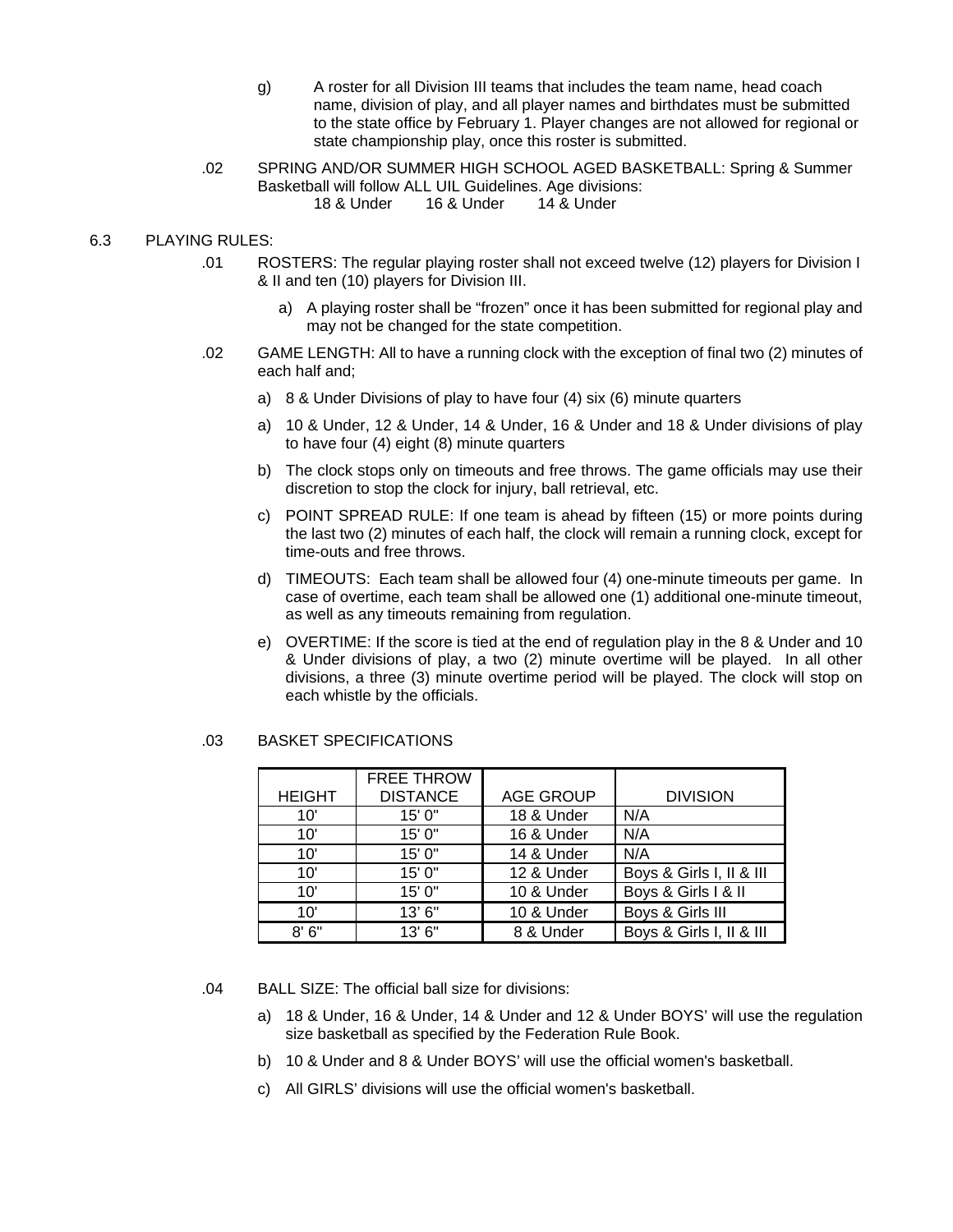- .05 LANE VIOLATIONS:
	- a) 18 & Under, 16 & Under, 14 & Under and 12 & Under will play by official rules.
	- b) 10 & Under and 8 & Under will have five (5) second lane violations.
- .06 FULL COURT DEFENSE (PRESS):
	- a) 18 & Under, 16 & Under, 14 & Under and 12 & Under Divisions may play full court defense at any time.
	- b) 10 & Under Division III only: may play full court defense during the last two minutes of each half and any overtime period(s). 10 & Under Division I & II only: may play full court defense until a 15 point lead is obtained. The trailing team may continue to press.
	- c) 8 & Under may play full court defense during the last minute of the second half and at all times during any overtime period(s).
	- d) 8 & Under and 10 & Under Divisions: If any team is 15 points or more ahead, no full court defense (press) will be allowed. 12 & Under and 14 & Under Divisions: If any team is 20 points or more ahead, no full court defense (press) will be allowed.
	- e) VIOLATION: Each team shall be issued one warning per half, in which the whistle is blown and the offended team brings the ball in play on their offensive front court at the mid-court opposite the scorers table and team benches. Additional violations shall result in a technical foul.
- .**07 UNIFORMS: Each team must have closely matching jerseys with a permanent four inch (4") number on the front and a six inch (6") number on the back. Legal basketball numbers only are permitted – 0 or 00, 1, 2, 3, 4, 5, 10, 11, 12, 13, 14, 15, 20, 21, 22, 23, 24, 25, 30, 31, 32, 33, 34, 35, 40, 41, 42, 43, 44, 45, 50, 51, 52, 53, 54, 55. Players who do not have the proper uniform will not be allowed to participate. T-shirts worn under the jersey must be matching for any players who wear undershirts.**
- .08 MINIMUM PLAYING TIME: Divisions I & II have free substitutions throughout the game and no minimum playing time. Division III teams must abide by the following minimum playing time rules:
	- a) During the first quarter of every game there will be no substitutions allowed. The five players who start this quarter will be the same five players who finish the quarter.
	- b) During the second quarter any remaining players who did not start the first quarter will be required to start the second quarter and play the entire quarter without substitutions.
	- c) During the second quarter, if a team has less than 10 players on their roster then the coach may substitute only for those players who already played the entire first quarter.
	- d) In the case of an injury to a player who is playing their required full quarter a medical substitution will be allowed. However, if a player is not able to finish their quarter during the first half then that player will be required to play a full quarter with no substitutions allowed in the second half.
	- e) If a player is medically unable to complete their full quarter in either the first or second half then that player will be disqualified for the remainder of the tournament.
- .09 FORFEITS: A forfeit game will be scored as 10 0 in favor of the team that does not forfeit.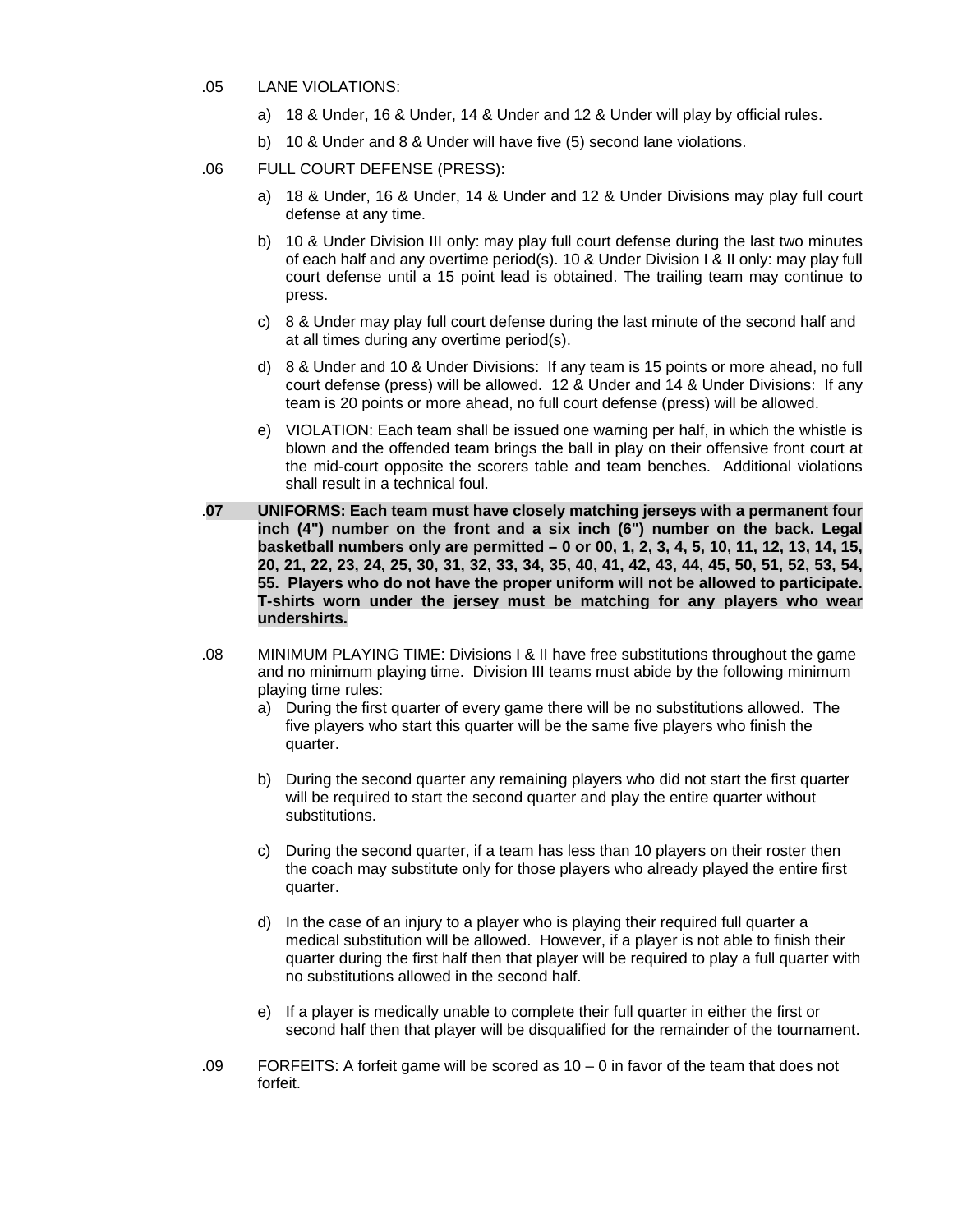## 6.4 CHAMPIONSHIP GUIDELINES - REGIONAL AND STATE TOURNAMENTS

- .01 Tournaments will be pool play with a minimum of 3-game guarantee. Pool play tie breakers are as follows:
	- a) Winning Percentage
	- b) Head-to-Head
	- c) Total Points Differential (max 15 points differential)
	- d) Total Points Against
	- e) Coin Toss
- .02 WINTER PLAY: A regional tournament must be hosted in all regions for youth winter basketball Divisions II & III. Any registered team may participate in the Regional Tournament as space allows, or according to berths specified and allowed by regional guidelines.
- .03 All Division II & III teams wishing to participate in the State basketball tournament must participate in regional tournaments to be eligible. If the age, gender or division does not have a regional tournament make, these teams are still required to register for the state tournament at the regional tournament or the region will set up a site for registration. Teams registering for the regional tournament must submit their signed rosters, regional tournament fee, and birth certificates for each player along with the registration form for the state tournament. All teams qualifying for the state tournament must pay state entry fees/member city guarantee at the regional site. Following the tournament, each regional director or regional basketball tournament director will overnight ship the roster, birth certificates, entry fee and registration forms to the state host.
- .04 Division I teams will register directly with the state tournament host.
- .05 WINTER PLAY: The State Tournament shall be open to all Division II & III regional champions plus one host team per division.
- .06 The State Commissioner will be required to provide the host city with the appropriate TAAF approved brackets immediately following the awarded bid for the State Championships.
- .07 Proof of age is required prior to the start of each tournament
- .08 A player may be on only one roster during TAAF Championship play.
- .09 All players in Division II & III must have joined a team and have been officially listed on a team's roster by February 1 in order to be eligible for post season participation.

## 6.5 TOURNAMENT DATES - WINTER PLAY:

- .01 Regional Tournaments for Division II and Division III will be held the first full weekend of March.
- .02 State Tournaments for Division I, II & III will be held the third weekend of March.

## **6.6 TOURNAMENT POOL AND BRACKET SETUP:**

- **.01 Pools for 2 game guarantee should be setup as follows** 
	- **32 teams = 10 pools: 4 teams Pools A and B, 3 teams Pools C J**
	- **31 teams = 10 pools: 4 teams Pool A, 3 teams Pools B J**
	- **30 teams = 10 pools: 3 teams Pool A J**
	- **29 teams = 9 pools: 4 teams Pools A and B, 3 teams Pools C I**
	- **28 teams = 9 pools: 4 teams Pool A, 3 Teams Pools B I**
	- **27 teams = 9 pools: 3 teams Pools A I**
	- **26 teams = 8 pools: 4 teams Pools A and B, 3 teams Pools C H**
	- **25 teams = 8 pools: 4 teams Pool A, 3 teams Pools B H**
	- **24 teams = 8 pools: 3 teams Pools A H**
	- **23 teams = 7 pools: 4 teams Pools A and B, 3 teams Pools C G**
	- **22 teams = 7 pools: 4 teams Pool A, 3 teams Pools B G**
	- **21 teams = 7 pools: 3 teams Pools A G**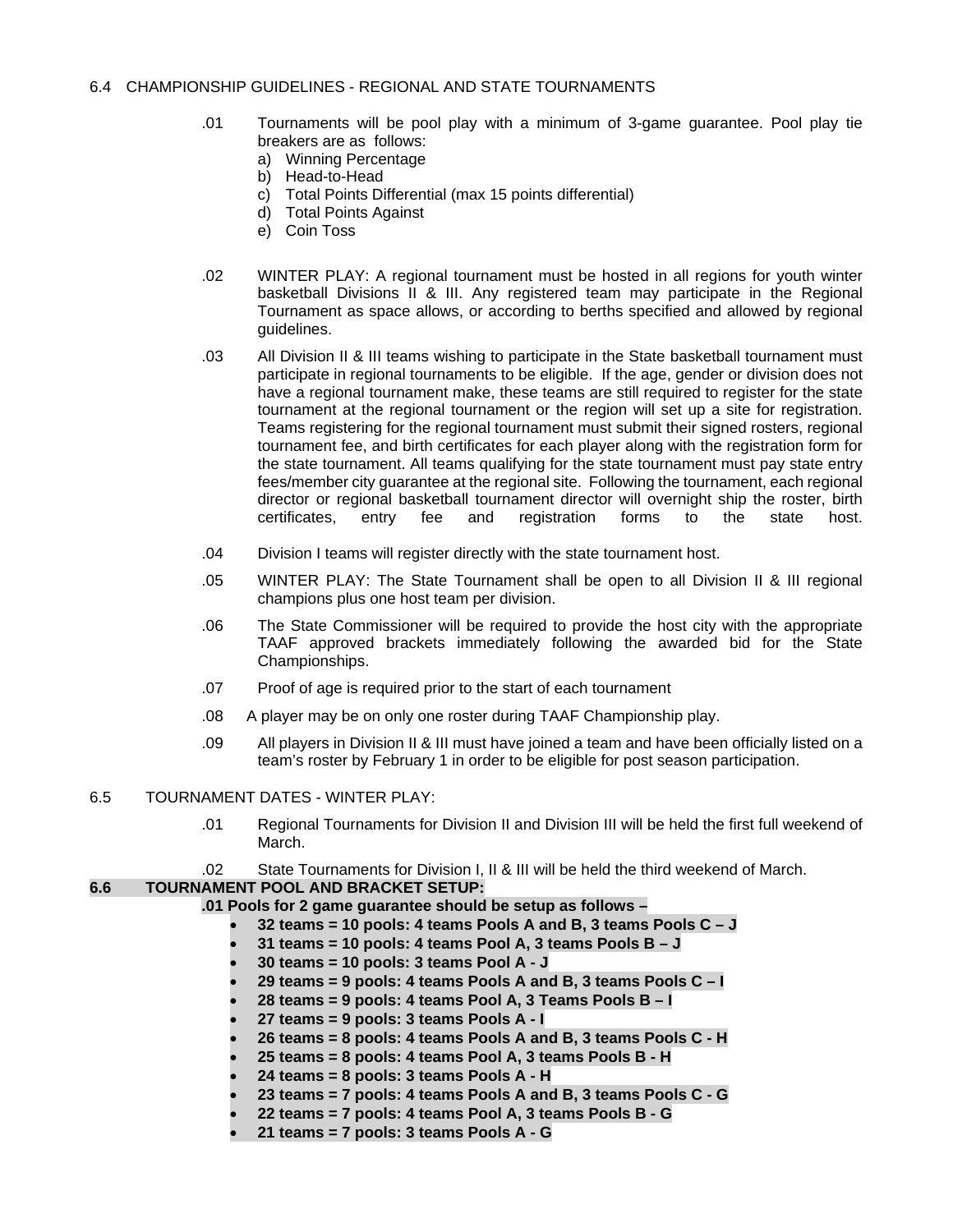- **20 teams = 6 pools: 4 teams Pools A and B, 3 teams Pools C F**
- **19 teams = 6 pools: 4 teams Pool A, 3 teams Pools B F**
- **18 teams = 6 pools: 3 teams Pools A F**
- **17 teams = 5 pools: 4 teams Pools A and B, 3 teams Pools C E**
- **16 teams = 5 pools: 4 teams Pool A, 3 teams Pools C E**
- **15 teams = 5 pools: 3 teams Pools A E**
- **14 teams = 4 pools: 4 teams Pools A and B, 3 teams Pools C D**
- **13 teams = 4 pools: 4 teams Pool A, 3 teams Pools B D**
- **12 teams = 4 pools: 3 teams Pools A D**
- **11 teams = 3 pools: 4 teams Pools A and B, 3 teams Pool C**
- **10 teams = 3 pools: 4 teams Pool A, 3 teams Pool B C**
- **9 teams = 3 pools: 3 teams Pools A C**
- **8 teams = 2 pools: 4 teams Pools A and B**
- **7 teams = 2 pools: 4 teams Pool A, 3 teams Pool B**
- **6 teams = 2 pools: 3 teams Pools A and B**
- **5 teams = 1 pool: 5 teams Pool A**
- **4 teams = 1 pool: 4 teams Pool A**
- **3 teams = 1 pool: 3 teams Pool A**

**.02 After pool play, single elimination bracket matchups should be setup as follows –** 

- **32 teams TOP HALF OF BRACKET: A1 VS B4, H2 VS F2; C1 VS J3, D1 VS G3; E1 VS A3, B2 VS G2; F1 VS D3, J2 VS I3; BOTTOM HALF OF BRACKET: G1 VS A4, C2 VS E2; H1 VS B3, I1 VS F3; B1 VS E3, D2 VS A2; J1 VS C3, I2 VS H3**
- **31 teams TOP HALF OF BRACKET: BYE A1, H2 VS F2; C1 VS J3, D1 VS G3; E1 VS A3, B2 VS G2; F1 VS D3, J2 VS I3; BOTTOM HALF OF BRACKET: G1 VS A4, C2 VS E2; H1 VS B3, I1 VS F3; B1 VS E3, D2 VS A2; J1 VS C3, I2 VS H3**
- **30 teams TOP HALF OF BRACKET: BYE A1, H2 VS F2; C1 VS J3, D1 VS G3; E1 VS A3, B2 VS G2; F1 VS D3, J2 VS I3; BOTTOM HALF OF BRACKET: BYE G1, C2 VS E2; H1 VS B3, I1 VS F3; B1 VS E3, D2 VS A2; J1 VS C3, I2 VS H3**
- **29 teams TOP HALF OF BRACKET: BYE A1, B2 VS C2; D1 VS F3, E1 VS G3; F1 VS B4, I2 VS C3; G1 VS A4, H2 VS D3; BOTTOM HALF OF BRACKET: BYE B1, A2 VS G2; H1 VS E3, D2 VS I3; BYE C1, E2 VS A3; I1 VS B3, F2 VS H3**
- **28 teams TOP HALF OF BRACKET: BYE A1, B2 VS C2; D1 VS F3, E1 VS G3; BYE F1, I2 VS C3; G1 VS A4, H2 VS D3; BOTTOM HALF OF BRACKET: BYE B1, A2 VS G2; H1 VS E3, D2 VS I3; BYE C1, E2 VS A3; I1 VS B3, F2 VS H3**
- **27 teams TOP HALF OF BRACKET: BYE A1, B2 VS C2; D1 VS F3, E1 VS G3; BYE F1, I2 VS C3; BYE G1, H2 VS D3; BOTTOM HALF OF BRACKET: BYE B1, A2 VS G2; H1 VS E3, D2 VS I3; BYE C1, E2 VS A3; I1 VS B3, F2 VS H3**
- **26 teams TOP HALF OF BRACKET: BYE C1, E2 VS F3; H1 VS A4, G2 VS B3; BYE A1, B2 VS E3; BYE D1, F2 VS G3; BOTTOM HALF OF BRACKET: BYE E1, A2 VS C3; G1 VS B4, D2 VS H3; BYE B1, C2 VS A3; BYE F1, H2 VS D3**
- **25 teams TOP HALF OF BRACKET: BYE C1, E2 VS F3; H1 VS A4, G2 VS B3; BYE A1, B2 VS E3; BYE D1, F2 VS G3; BOTTOM HALF OF BRACKET: BYE E1, A2 VS C3; BYE G1, D2 VS H3; BYE B1, C2 VS A3; BYE F1, H2 VS D3**
- **24 teams TOP HALF OF BRACKET: BYE C1, E2 VS F3; BYE H1, G2 VS B3; BYE A1, B2 VS E3; BYE D1, F2 VS G3; BOTTOM HALF OF BRACKET: BYE E1, A2 VS C3; BYE G1, D2 VS H3; BYE B1, C2 VS A3; BYE F1, H2 VS D3**
- **23 teams TOP HALF OF BRACKET: BYE A1, F3 VS D3; B2 VS E2; BYE C1, G2 VS A3; BYE D1, F2 VS B3; BOTTOM HALF OF BRACKET: BYE E1, G3 VS C3; BYE F1, A2 VS B4; BYE B1, C2 VS E3; BYE G1, D2 VS A4**
- **22 teams TOP HALF OF BRACKET: BYE A1, F3 VS D3; B2 VS E2; BYE C1, G2 VS A3; BYE D1, F2 VS B3; BOTTOM HALF OF BRACKET: BYE E1, G3 VS C3; F1 VS A2; BYE B1, C2 VS E3; BYE G1, D2 VS A4**
- **21 teams TOP HALF OF BRACKET: BYE A1, F3 VS D3; B2 VS E2; BYE C1, G2 VS A3; BYE D1, F2 VS B3; BOTTOM HALF OF BRACKET: BYE E1, G3 VS C3; F1 VS A2; BYE B1, C2 VS E3; G1 VS D2**
- **20 teams TOP HALF OF BRACKET: BYE A1, D3 VS E3; B2 VS F2; BYE C1, A3 VS B4; D1 VS E2; BOTTOM HALF OF BRACKET: BYE B1, C3 VS F3; A2 VS D2; BYE E1, B3 VS A4; F1 VS C2**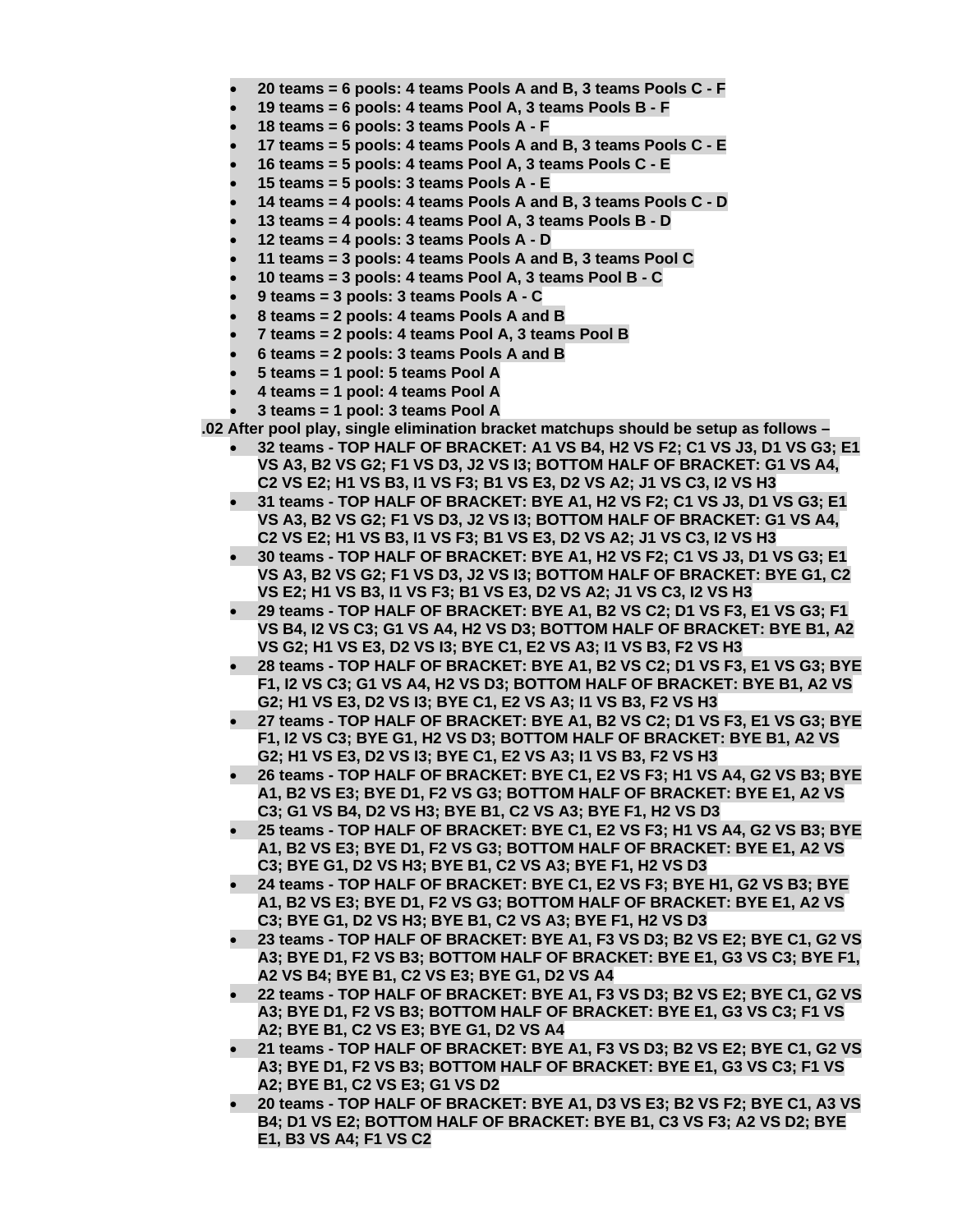- **19 teams TOP HALF OF BRACKET: BYE A1, D3 VS E3; B2 VS F2; C1 VS A3; D1 VS E2; BOTTOM HALF OF BRACKET: BYE B1, C3 VS F3; A2 VS D2; BYE E1, B3 VS A4; F1 VS C2**
- **18 teams TOP HALF OF BRACKET: BYE A1, D3 VS E3; B2 VS F2; C1 VS A3; D1 VS E2; BOTTOM HALF OF BRACKET: BYE B1, C3 VS F3; A2 VS D2; E1 VS B3; F1 VS C2**
- **17 teams TOP HALF OF BRACKET: BYE C1, A4 VS B4; D2 VS E2; A1 VS D3; B1 VS C3; BOTTOM HALF OF BRACKET: D1 VS E3; A2 VS B2; E1 VS B3; C2 VS A3**
- **16 teams TOP HALF OF BRACKET: C1 VS A4, D2 VS E2; A1 VS D3, B1 VS C3; BOTTOM HALF OF BRACKET: D1 VS E3, A2 VS B2; E1 VS B3, C2 VS A3**
- **15 teams TOP HALF OF BRACKET: BYE C1, D2 VS E2; A1 VS D3, B1 VS C3; BOTTOM HALF OF BRACKET: D1 VS E3, A2 VS B2; E1 VS B3, C2 VS A3**
- **14 teams TOP HALF OF BRACKET: BYE A1, C2 VS B3; D1 VS A4, B2 VS C3; BOTTOM HALF OF BRACKET: BYE B1, A2 VS D3; C1 VS B4, D2 VS A3**
- **13 teams TOP HALF OF BRACKET: BYE A1, C2 VS B3; D1 VS A4, B2 VS C3; BOTTOM HALF OF BRACKET: BYE B1, A2 VS D3; BYE C1, D2 VS A3**
- **12 teams TOP HALF OF BRACKET: BYE A1, C2 VS B3; BYE D1, B2 VS C3; BOTTOM HALF OF BRACKET: BYE B1, A2 VS D3; BYE C1, D2 VS A3**
- **11 teams TOP HALF OF BRACKET: BYE C1, B3 VS A3; B2 VS A2; BOTTOM HALF OF BRACKET: BYE B1, C3 VS A4; BYE A1, C2 VS B4**
- **10 teams TOP HALF OF BRACKET: BYE C1, B3 VS A3; B2 VS A2; BOTTOM HALF OF BRACKET: BYE B1, C3 VS A4; A1 VS C2**
- **9 teams TOP HALF OF BRACKET: BYE C1, B3 VS A3; B2 VS A2; BOTTOM HALF OF BRACKET: B1 VS C3; A1 VS C2**
- **8 teams TOP HALF OF BRACKET: A1 VS B4; B2 VS A3; BOTTOM HALF OF BRACKET: B1 VS A4; A2 VS B3**
- **7 teams TOP HALF OF BRACKET: BYE A1; B2 VS A3; BOTTOM HALF OF BRACKET: B1 VS A4; A2 VS B3**
- **6 teams TOP HALF OF BRACKET: BYE A1; B2 VS A3; BOTTOM HALF OF BRACKET: BYE B1; A2 VS B3**
- **5 teams TOP HALF OF BRACKET: BYE A1; A4 VS A5; BOTTOM HALF OF BRACKET: A2 VS A3**
- **4 teams TOP HALF OF BRACKET: A1 VS A4; BOTTOM HALF OF BRACKET: A2 VS A3**
- **3 teams TOP HALF OF BRACKET: BYE A1; BOTTOM HALF OF BRACKET: A2 VS A**

# **T.A.A.F. Manual of Procedures**

# **ARTICLE 2 GENERAL PARTICIPATION REQUIREMENTS**

No player shall be eligible to play in any T.A.A.F. sport unless the player meets all of the following rules:

- 2.1 Must be an amateur in said sport and shall receive no pay to play for any team. An amateur is defined as "one who engages in sport for pleasure and for the physical, mental or social benefits, which he or she derives from that sport and to whom the sport is nothing more than an avocation."
- 2.2 Any player who has played professional sports shall be ineligible to participate in that sport for one (1) year after his last day as a member of a professional team. This rule shall not conflict with the AABC rules in baseball.

Note: The protesting individual(s) bear the entire burden of proof regarding a player's participation as a member of a professional team. The T.A.A.F. state commissioner has the final authority to accept or reject the protesting individual(s) proof.

2.3 Meets all team qualifications in MOP Article 3.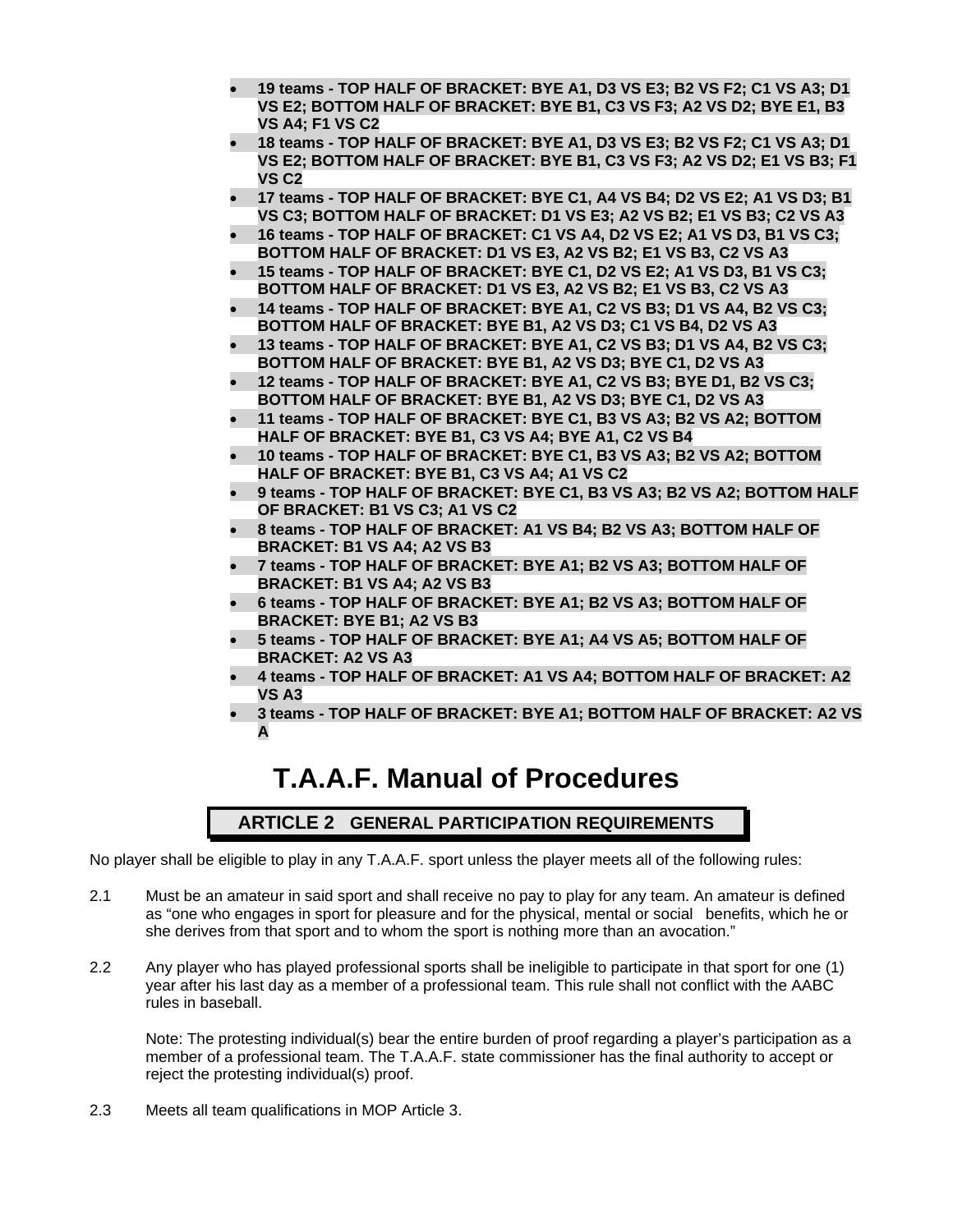- 2.4 Does not play under an assumed name.
- 2.5 In order to compete in any T.A.A.F. play, a foreign player must reside in the state of Texas continuously for a minimum period of one (1) year prior to being eligible to play.

Exception: Men's and women's fast pitch foreign softball players' eligibility will be determined by the national governing body of softball. To be eligible to participate in T.A.A.F. softball, a copy of any document required to be on file by the NGB for softball must also be filed with the T.A.A.F. state office. The same filing deadline applies for the NGB and T.A.A.F.

- 2.6 An adult player may play on more than one team within a region, but must choose one team as his/her own prior to T.A.A.F. championship play.
	- .01 No player may be on more than one roster, in a T.A.A.F. division, during T.A.A.F. championship play (region and state tournaments).
	- .02 A player must be on the sports roster by the deadline state in the participant guide.
- 2.7 A player forced to transfer from one region to another by his employer may participate in the new region providing the player has been employed by the firm for at least one (1) full year prior to the transfer and the player remains employed by the same firm.
- 2.8 Individual sport participants must reside in the state of Texas.
- 2.9 The team or individual attempting to qualify for state competition must attempt to qualify through the regional qualifier of the region in which they are registered. No participant in an individual sport or a team in team sports may attempt to qualify through more than one city, region or affiliate. Should any team or individual be discovered in violation of this rule, he/she/they shall be disqualified from that sport for that year.
- 2.10 Any region competition must take place within the established boundaries of the assigned region. If it becomes necessary to host a region competition outside of the designated boundary, prior written consent is required by the region in which the event is being held.
- 2.11 Player identification:
	- .01 A player must be prepared, at all times, to provide proof of identification. A driver's license or comparable identification, which includes a current photograph and signature, is acceptable.
	- .02 A player must be prepared, at all times, to provide proof of age when participating in T.A.A.F. sports categorized by age classifications or divisions. A driver's license or copy of a birth certificate from the Bureau of Vital Statistics is acceptable.
	- .03 A player failing to provide appropriate proof of age or identifications, when requested by a meet director, tournament director or state commissioner, may be declared ineligible and the team/player subject to disqualification.
- 2.12 All teams must wear like colored, non-duplicated numbered jerseys for regional and state tournaments.
- 2.13 All participants in adult team sports must have attained the age of sixteen (16) prior to the registration date for teams in that sport, unless specific sport regulations provide otherwise.
- 2.14 Age determination for youth sports

| Sport                              | Age Determining Date                   |
|------------------------------------|----------------------------------------|
| Basketball (Boy's & Girl's Winter) | September 1 of current school year     |
| Basketball (Boy's & Girl's Summer) | September 1 of current calendar year   |
| Boxing                             | Based on age as of the Games of Texas  |
| Cheerleading                       | September 1 of current year            |
| Flag Football - youth              | September 1 of current year            |
| $G$ olf – youth                    | September 1 of current year            |
| Gymnastics                         | January 1 of the year of competition   |
| Inline Hockey                      | September 1 of current year            |
| Kickball - Youth                   | September 1 of the current school year |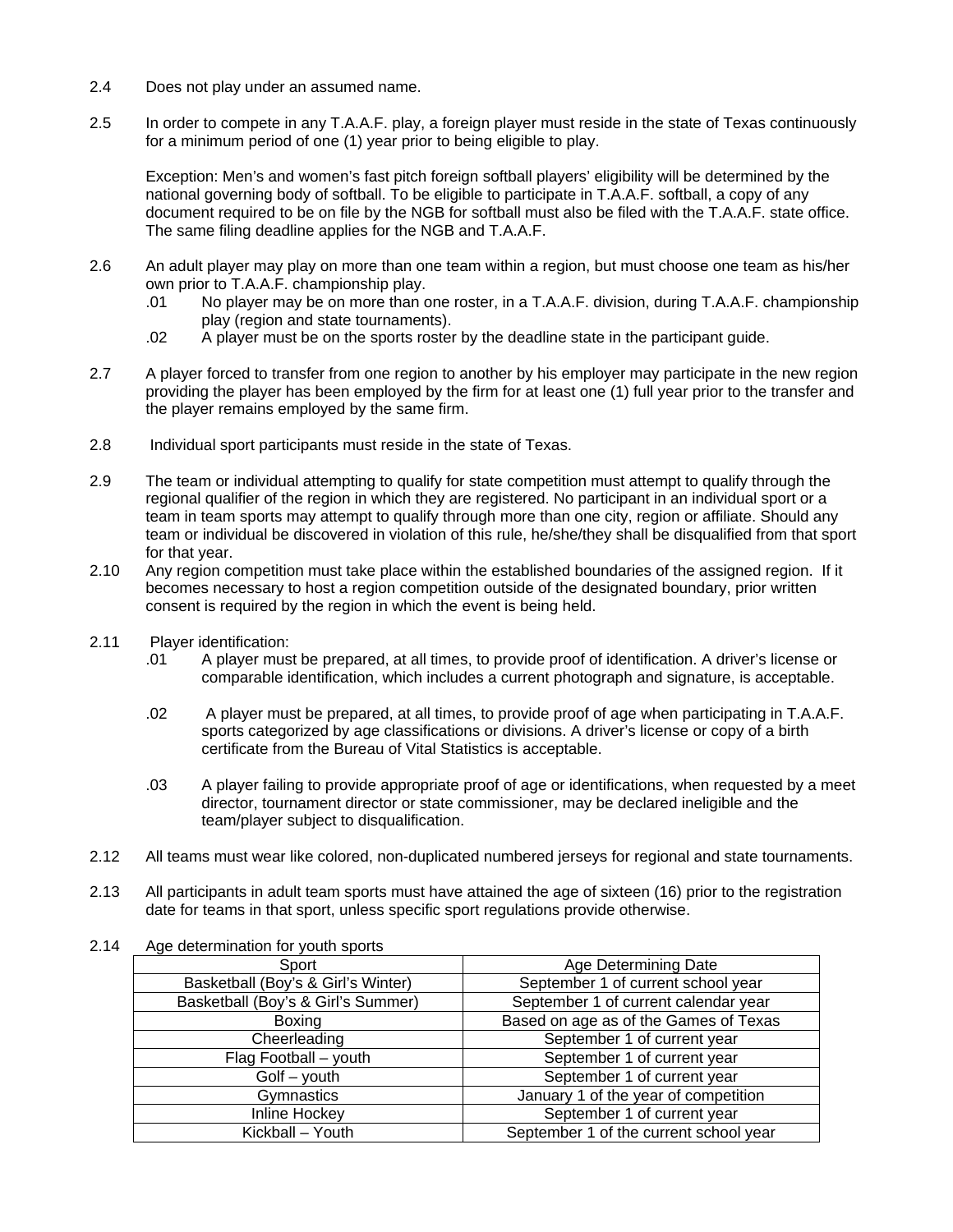| Softball - Youth       | December 31 of current year                   |
|------------------------|-----------------------------------------------|
| Swimming - Summer      | June 1 of current year                        |
| Swimming - Winter      | Age as of the Winter Games of Texas swim meet |
| Tennis                 | Age as of Games of Texas dates                |
| <b>Track and Field</b> | Based on year the athlete was born            |
| Volleyball - Youth     | September 1 of current school year            |

# **ARTICLE 3 TEAM SPORT REQUIREMENTS**

## 3.1 Team Sports

.01 Deadline for T.A.A.F. Registration:

| Sport                                   | Deadline                     |
|-----------------------------------------|------------------------------|
| <b>Basketball - Adult</b>               | January 15                   |
| Basketball - Winter - Youth/High School | February 1                   |
| Flag Football - 8 on 8                  | October 15                   |
| Flag Football - 4 on 4                  | March 1                      |
| Flag Football - Youth                   | November 1                   |
| Hockey - In-line                        | Register at State Tournament |
| Kickball                                | Register at State Tournament |
| Soccer                                  | Register at State Tournament |
| Softball - Spring/Summer - Adult/Youth  | June 1                       |
| Softball - Fall                         | Register at State Tournament |
| Volleyball - Adult                      | Register at State Tournament |
| Volleyball - Sand                       | Register at State Tournament |
| Volleyball - Youth                      | April 15                     |

## 3.2 Team Fees:

| .01 | Member Cities and Affiliate Members will pay the following registration fees to T.A.A.F.: |                          |  |
|-----|-------------------------------------------------------------------------------------------|--------------------------|--|
|     | Adult/Youth Teams (more than 4 teams)                                                     | $\sqrt{510.00}$ per team |  |
|     | Adult/Youth Teams (less than 4 teams)                                                     | \$25.00 per team         |  |
|     | Youth Softball Teams only                                                                 | \$5.00 per team          |  |

\*Region registration fees may be added to the state team registration fees up to \$2.00 per team

#### .02 REGION MEMBERSHIP FEES:

- a. Regions that charge a fee in excess of the state fee may not exceed that fee by more than \$2.00 / team.
- b. Regional membership fees may not exceed \$25.00
- c. Any fee proposal exceeding the above limits must be approved by the executive board.
- d. Any region charging a regional fee must provide the T.A.A.F. State Office proof that they have a federal tax identification number by January 2nd of the current year.
- e. Regional fee schedule must be submitted to the T.A.A.F. State Office seven (7) days prior to the January 2005 board meeting and at the annual meeting in 2006 and thereafter.
- .03 Insurance may be purchased for an additional fee. Contact the T.A.A.F. state office for fees and enrollment information.

## 3.3 Unattached Teams (adult sports only):

The fee for an unattached team are fifty (\$50) per year. This fee allows the unattached team to participate in the highest division of adult team sports

.01 Teams playing in a T.A.A.F. league cannot register as an unattached team.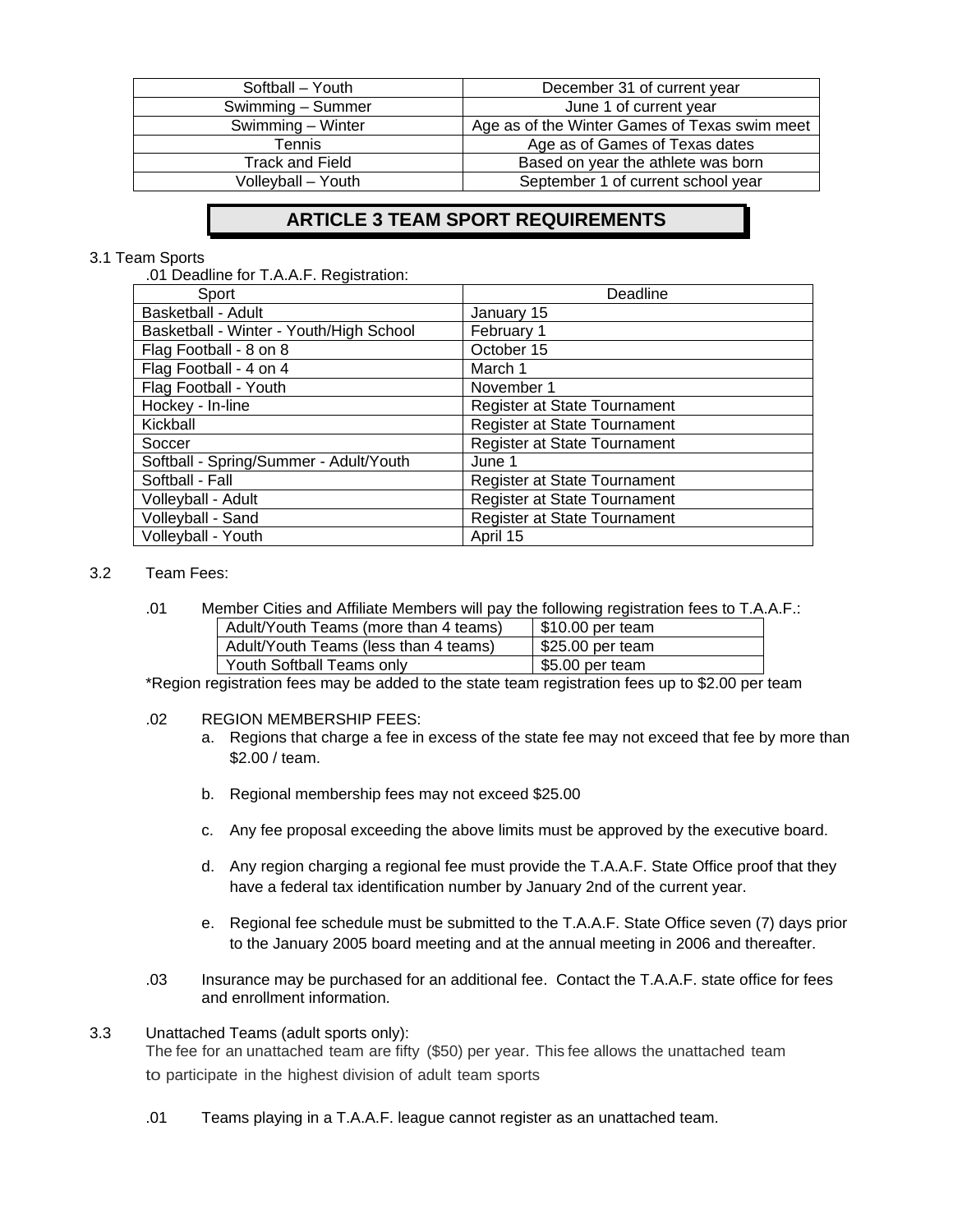- 3.4 Registration Requirements
	- .01 Member Cities/Affiliate Members/Unattached Teams must furnish the following to the T.A.A.F. State Office by the registration deadline date:
		- f. One (1) copy of the league registration form, including division codes
		- g. One (1) copy of the team registration form
		- h. All registration fees
	- .02 Team registrations must be certified by the city where they compete, if a Member City. An Affiliate Member will mail their registrations directly to the T.A.A.F. State Office.
- 3.5 Team Roster Requirements
	- .01 To advance in T.A.A.F. championship play, each team will be required to submit a complete team roster as follows:
		- a. It must be written or typed on an approved T.A.A.F. team roster form. Exception: Softball rosters may be submitted on the official roster from the national organizations whose rules are governing the state tournament (i.e. ASA, USSSA)
		- b. Each individual listed on the roster must sign it in ink.
	- .02 Member Cities and Affiliate Members are required to submit team rosters for those teams advancing to championship play.
	- .03 It is recommended that all youth teams advancing to a state tournament have a minimum of one (1) T.A.A.F. approved national certified coach, to be listed on the team roster.

## 3.6 Returning Teams

.01 All T.A.A.F. team champions (except youth basketball) shall be eligible to return to the state tournament as defending champions, provided they have not been reclassified and have the following minimum returning players:

| SOFTBALL SLOW PITCH  | 10 PLAYERS |
|----------------------|------------|
| SOFTBALL FAST PITCH  | 9 PLAYERS  |
| <b>FLAG FOOTBALL</b> | 6 PLAYERS  |
| <b>BASKETBALL</b>    | 4 PLAYERS  |
| <b>VOLLEYBALL</b>    | 4 PLAYERS  |

- 3.7 Region/State Tournament Participation
	- .01 In order to be eligible to compete for state honors, each team must have:
		- a. Registered with T.A.A.F. by the deadline date.
		- b. Fulfilled all roster requirements as specified by the Member City, or, if an Affiliate or Unattached Team, by the Regional Director.
	- .02 To enter a regional tournament, the local T.A.A.F. Member City representative must certify the roster. The roster must be submitted to the regional tournament director (adult men's basketball and flag football only) prior to the deadline established by the region.